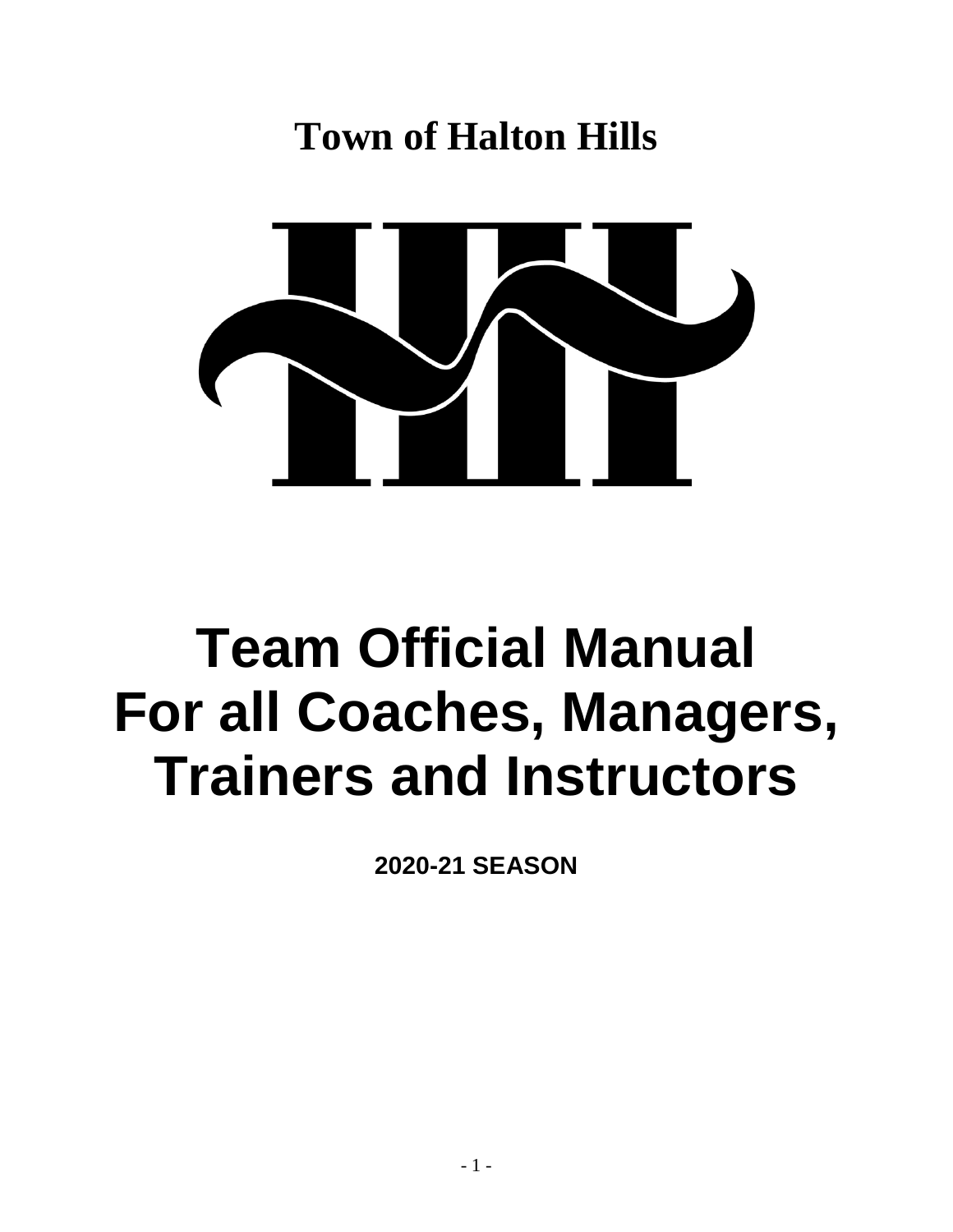## **Table of Contents**

| <b>Table of Contents</b>                                | $\mathbf{2}$   |
|---------------------------------------------------------|----------------|
| <b>Introduction</b>                                     | 3              |
| <b>Facility Contacts</b>                                | $\mathbf 3$    |
| <b>Safety in our Facilities</b>                         | 4              |
| <b>Helmets</b>                                          | 5              |
| <b>Timekeepers</b>                                      | 5              |
| <b>Reporting of Incidents</b>                           | 5              |
| <b>Cleanliness of Facilities</b>                        | 6              |
| <b>Damages in Facilities</b>                            | 7              |
| <b>Abusive Behaviour</b>                                | 7              |
| <b>Change (Dressing) Rooms</b>                          | $\overline{7}$ |
| <b>Rink Boards and Rink Glass</b>                       | 8              |
| <b>Pucks Placed on Ice Surface to Get Cold</b>          | 9              |
| <b>Ice Times</b>                                        | 9              |
| <b>Ice Times and Period Lengths</b>                     | 10             |
| <b>Rentals</b>                                          | 11             |
| <b>Alcohol</b>                                          | 11             |
| <b>Insurance</b><br><b>Music</b><br><b>Co-operation</b> | 11<br>11<br>12 |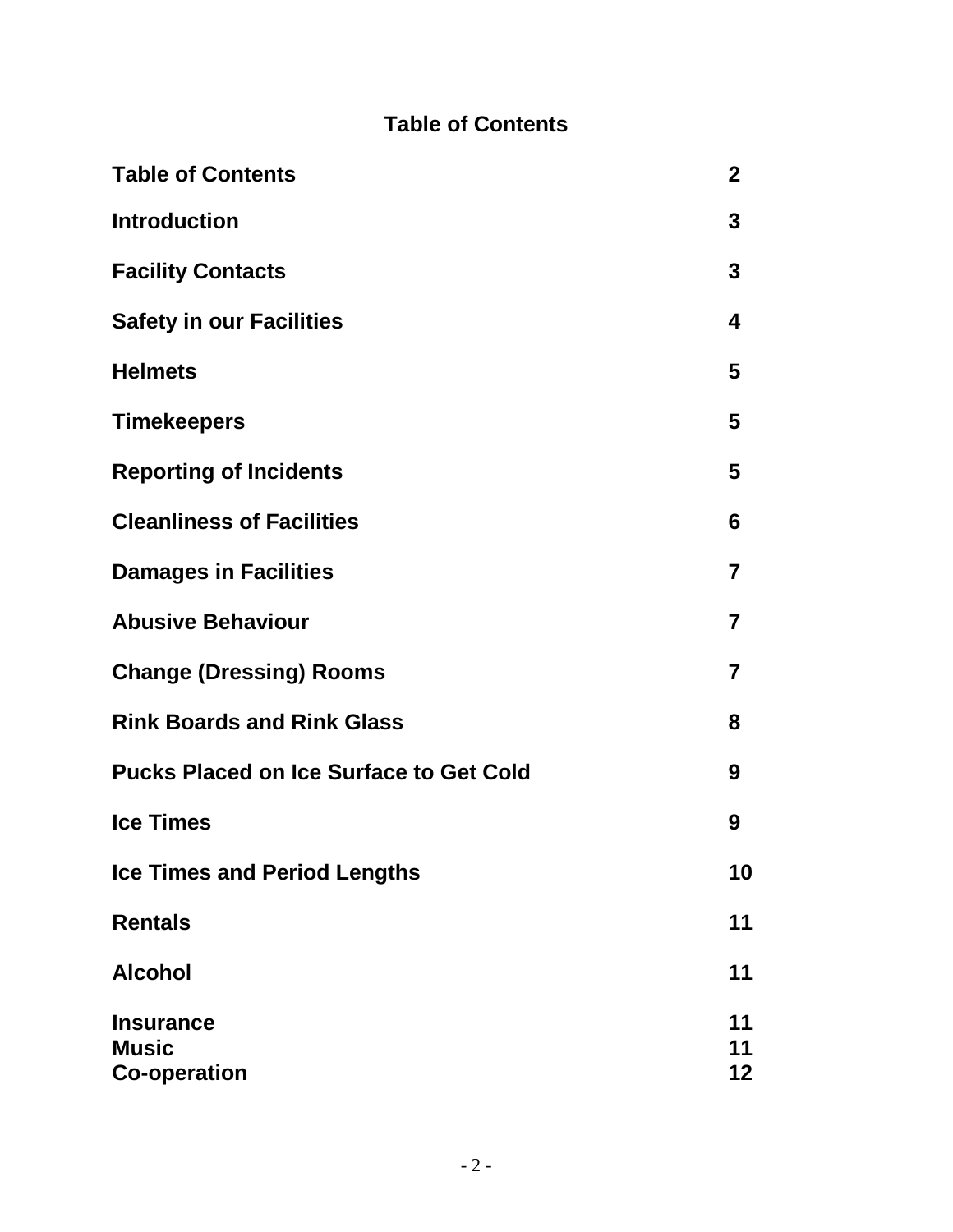#### **Introduction**

The Town of Halton Hills continually strives to improve the condition of facilities and level of service provided to our residents and user groups. Recognizing that the strength of our future is with our youth, we value all user groups as partners in the development of young people through healthy and active activity.

With this in mind we provide this document and ask that you read, understand, observe and then relay this information to your players, students, team officials and participants, both verbally and through your individual actions. This role modeling and positive reinforcement will enable participants to have a clear understanding of respect for each other including the Town of Halton Hills property and buildings to create a positive environment.

Should you wish clarification on any issue or would like to discuss any related matters please contact the respective Facility Supervisor.

### **Facility Contacts**

#### **Acton Arena & Community Centre**

415 Queen Street Halton Hills (Acton), ON L7J 2N2

Joelle Middleton, Facility Supervisor 905-873-2600 ext. 2400 905-749-4708 (cell)

Facility Direct Line 519-853-0020

#### **Mold-Masters SportsPlex**

221 Guelph Street Halton Hills (Georgetown), ON L7G 4A8

John Archibald, Facility Supervisor 905-873-2600 ext. 2403 905-693-5058 (cell)

Facility Direct Line 905-877-8488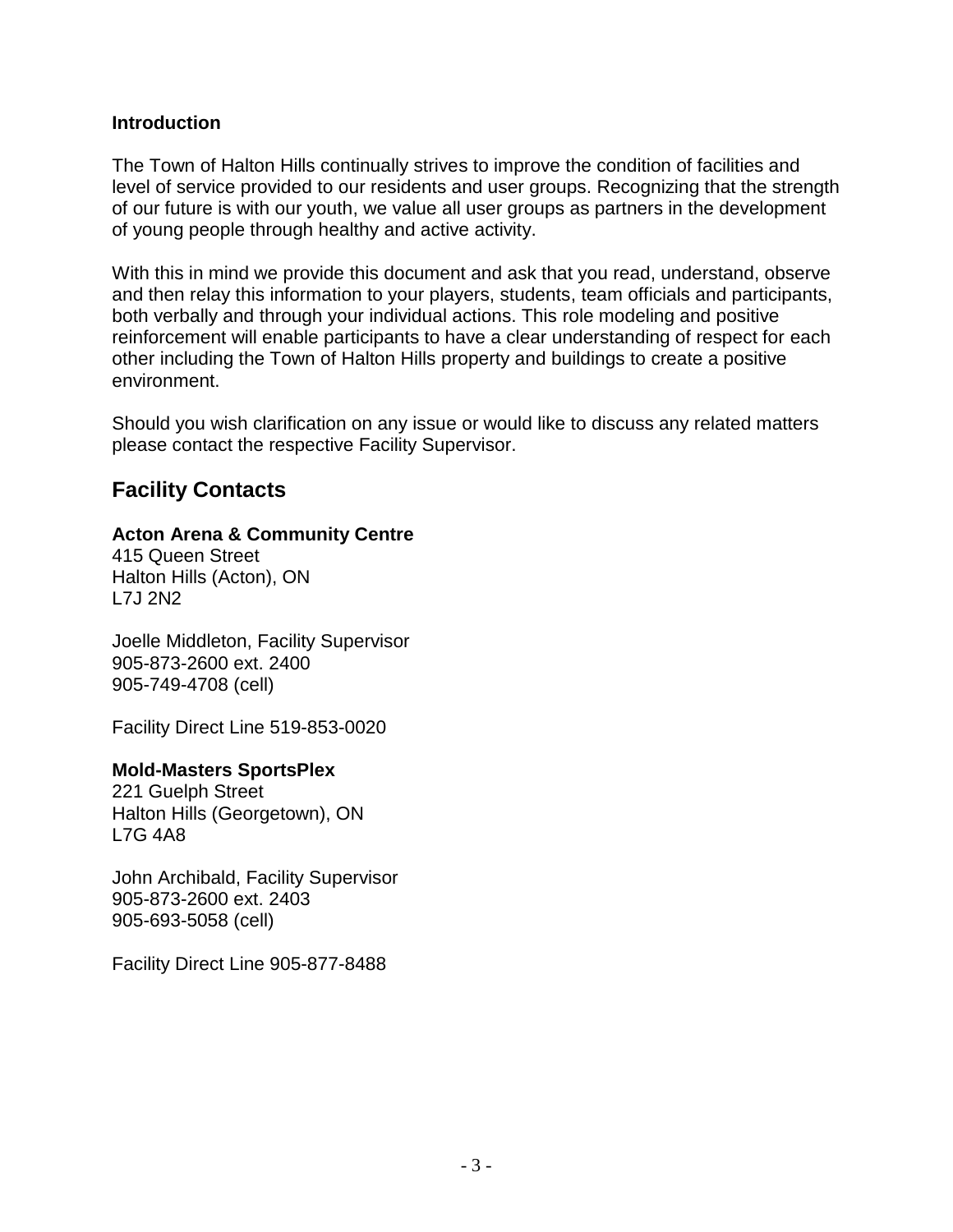#### **Safety in our Facilities**

The facilities are a place to meet friends, get active and have fun. Remember though, the building lobbies, meeting rooms, change rooms, hallways and general congregation areas are not designed for hockey, lacrosse, football, soccer, horse play or any other sport. These activities must remain on the playing surfaces (rink floor or ice).

While the facilities are constructed to absorb a certain amount of heavy use, the constant shooting of balls, pucks, golf balls and other items will shorten the life expectancy of the building and cause extensive damage. It also, quite often, results in other things such as lights, glass, mirrors, cabinets, sprinkler heads, fire pull stations etc. being struck, damaged or broken. The net result of all this is that our costs go up and consequently the costs of renting the facilities go up. This cost is passed on to the user groups and local tax payers. These damages have also caused cancellation or delays in the rental activity. As well, the facilities will not be up to the standard we are attempting to provide.

Another major problem with this behavior is the potential of injury to an unsuspecting visitor or participant. Nobody expects to get hit while walking or standing in a lobby, change room corridor, hall or passageway by any projectile thrown or slapped by a stick. Given today's attitudes and penchant for litigation there is the possibility for legal action. Please think of others!

Due to the potential for serious injury to unsuspecting patrons as well as participants, all teams are advised that players are NOT permitted to run inside the facility other than on the playing surface for supervised activities. This has in the past been done as a pregame or practice warm-up activity by teams and sport groups. Activities not permitted are running, jogging or stair climbing in the spectator areas, hallways, change room corridors, or other areas in the arena. Team Officials are asked to have their participants to perform these activities outside of the arena (exterior) away from vehicular and pedestrian traffic. Some facilities have soccer fields adjacent to the buildings that can be used. We have assigned small areas within our facilities for stretching.

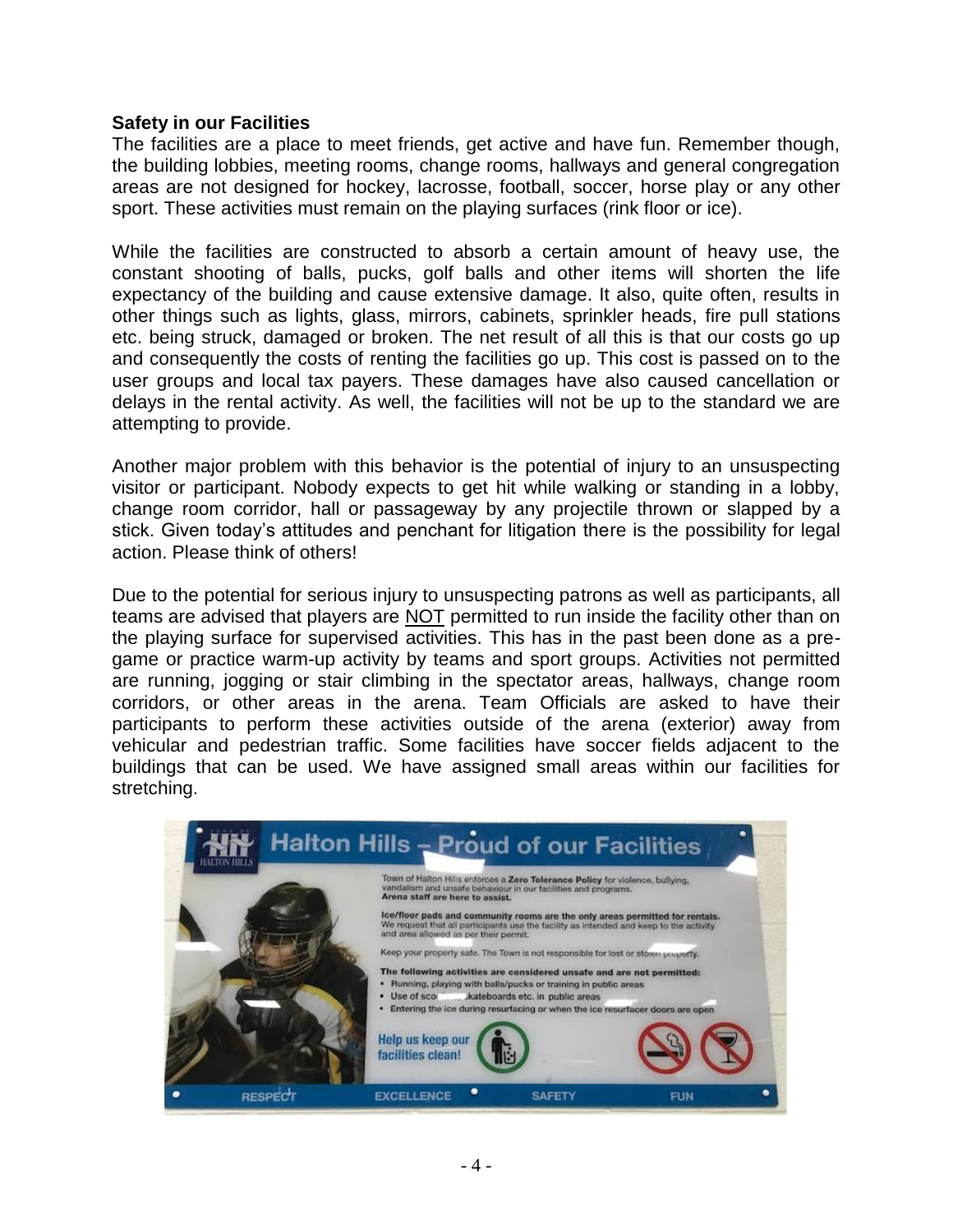#### **Helmets**

Be aware that the Town of Halton Hills strongly recommends that all ice and floor users wear protective head gear. This is for players and coaches. Most sport governing bodies such as HC (Hockey Canada), OHF (Ontario Hockey Federation, OMHA (Ontario Minor Hockey Association), OWHA (Ontario Women's Hockey Association), OBHF (Ontario Ball Hockey Federation) and OLA (Ontario Lacrosse Association) mandate this practice. All coaches, instructors, trainers, referees and players are to wear helmets (protective head gear) while on the ice during ice rentals. This includes chin straps to be done up. For lacrosse coaches and players, keep in mind a lacrosse ball goes just as fast, is just as hard and creates the same damage as a hockey puck when it hits the head of a coach who turned away for a second to deal with another participant.

Any Team Official, coach or instructor on the ice who is not wearing a helmet will be informed by Town staff to put their helmet on. If they refuse, they will be reported to their association and governing body. If a second incident occurs they will be directed to leave the ice/floor surface.

Risk Management is a large part of what we do and it must be in your minds as well. The best thing is to eliminate the risk by not allowing the activity to take place.

#### **Timekeepers**

Whether a volunteer or paid, timekeepers need to be aware of the following;

a) No food or drink permitted in the timekeeper's box.

b) No large groups in the timekeepers box at any given time.

c) In Acton the timekeepers must cross part of the leisure pad to reach the box and they must avoid, if at all possible, crossing the ice during a rental. Typically the rental and game finish at the same time, 10 minutes to the hour, so this should not pose a problem. Timekeepers would then leave the box to hand over or retrieve game sheets and be back in place ready for the start of the next game and leisure pad rental. This will help ensure the safety of all involved.

d) Graffiti and vandalism in the timekeeper's box is becoming an issue. Operators will be monitoring and any timekeepers found defacing any part of the timekeeper's box will be asked to leave the building and may be required to pay for damages.

#### **Reporting of Incidents**

For the safety of all and as a professional courtesy, please advise facility staff when you have had to deal with an injury. Full time staff is all trained in first aid, CPR and the operation of the defibrillation unit. With their arena experience they have dealt with any number of on-ice/floor injuries and their assistance could be valuable. The pervasiveness of cell phones means there are likely multiple 911 calls for each incident. Staff must be made aware if emergency services have been contacted so they can coordinate access, traffic control, etc. There are also forms that must be filled out for all accidents/incidents for Town use.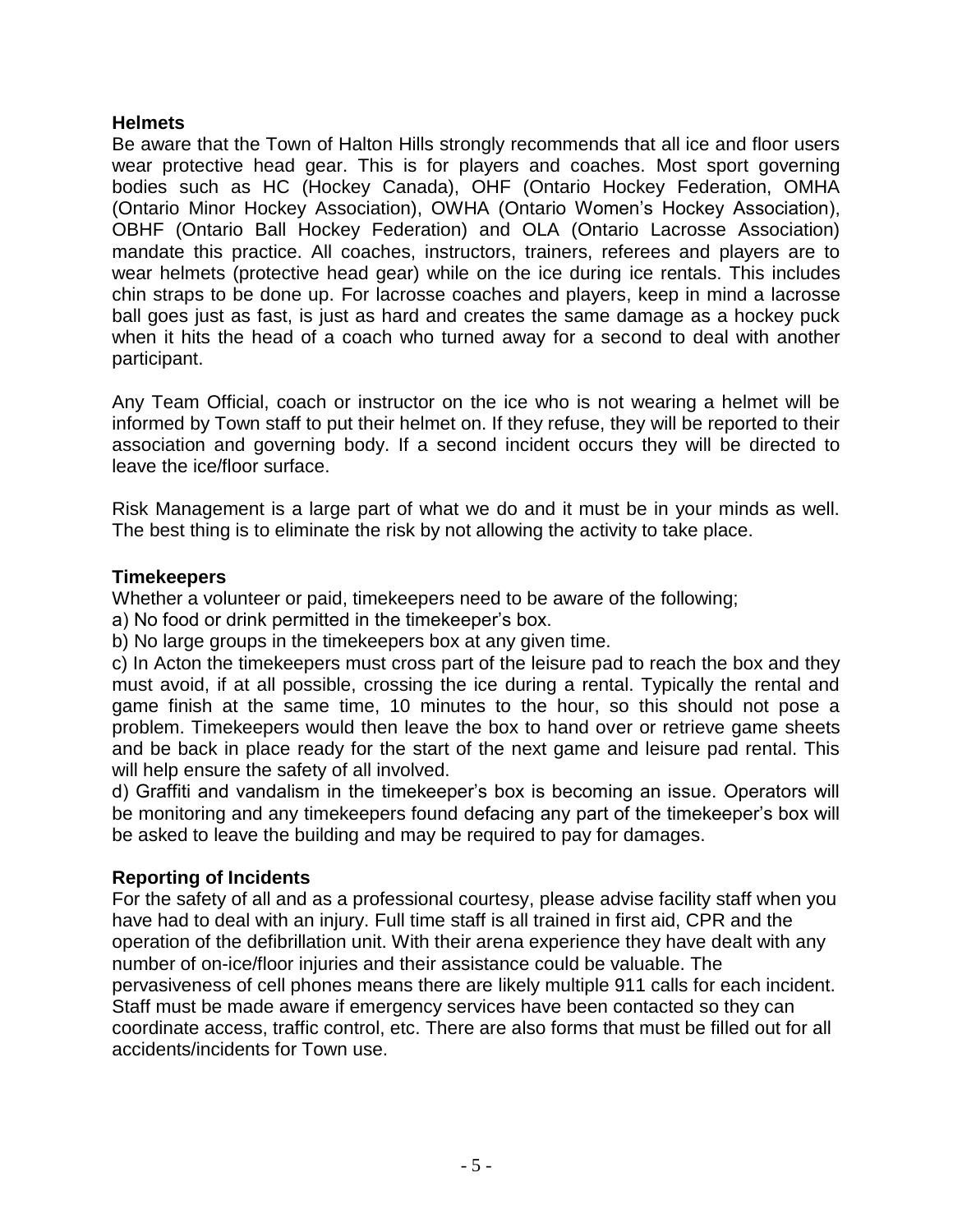#### **Cleanliness of Facilities**

We endeavor to provide you with a safe, clean sanitary facility. Should you discover any unsafe or unsanitary conditions at anytime, we ask that you inform the facility staff person on duty or CSR administration staff, who will contact an operator and have them remedy the situation. The second part of this is that you follow up and ensure that your participants put all their garbage (including tape etc.) in the proper receptacles and treat the facilities as they would their own property.

There are garbage receptacles throughout the building including each change room. Please use them and direct and encourage others to do likewise. If you notice a spill please alert facility staff of the situation so that we can clean it up before it becomes a more severe problem or potential hazard.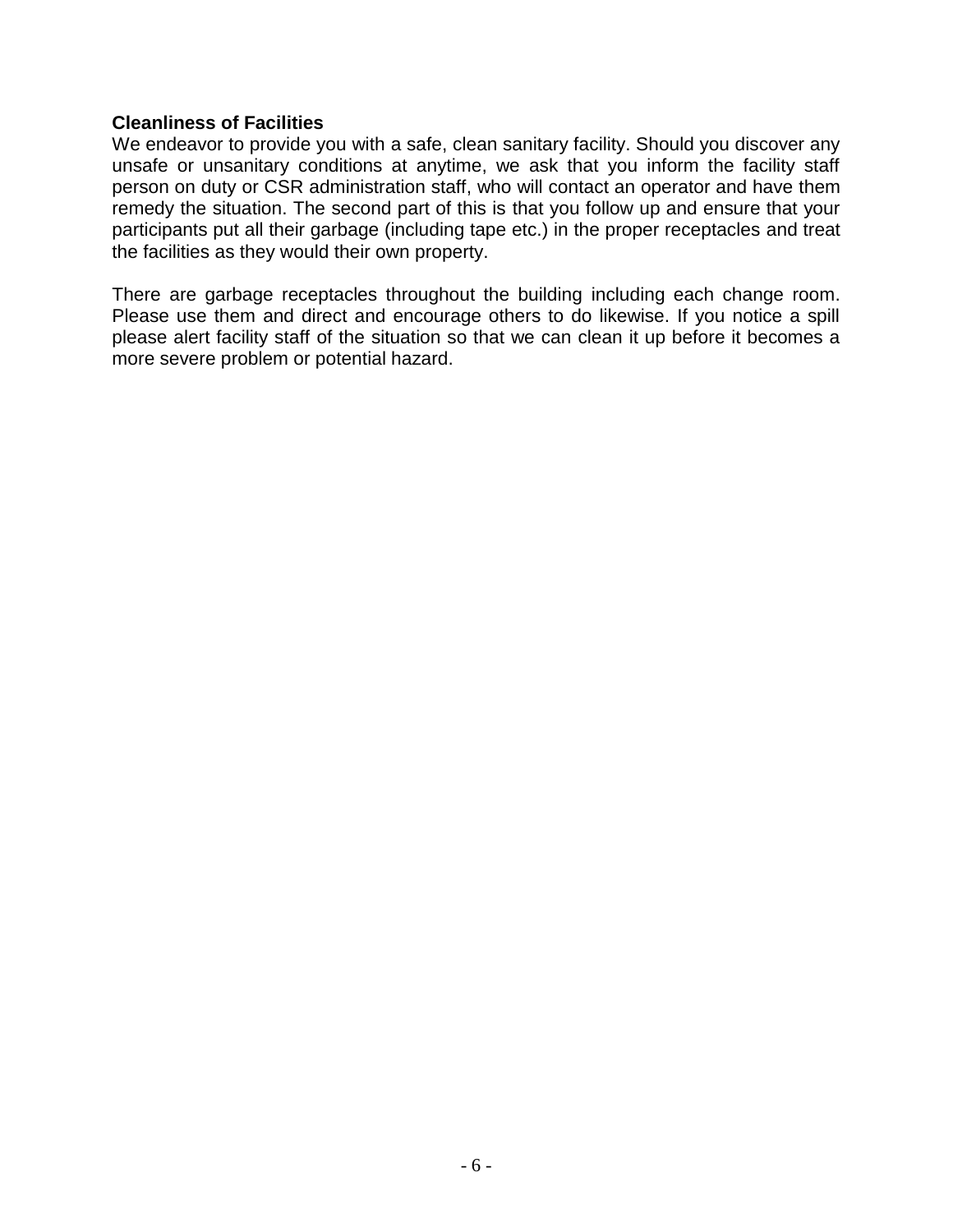#### **Damages in Facilities**

We recognize that due to the heavy use our facilities receive damage or breakage that may occur from time to time. While ongoing repairs are part of our business, occasionally some items may be overlooked. Should you see something that needs attention, please let us know so that we can attend to it or schedule the repair as quickly as possible. If damage should occur during your use of the building please advise facility staff immediately to enable them to take remedial action.

It is our policy that the user may be responsible for the costs of damages that occur during their use of the facility. If the damage is the result of wear or defect we would not expect compensation. If it were the result of inappropriate activity or actions by the user (especially in change rooms), the individual or team or association may be held responsible and would be required to pay compensation for the repair.

#### **Abusive Behaviour**

This heading covers many types of abuse. This would include physical abuse, verbal abuse, abuse of facility, abuse of patrons, abuse of participants, abuse of staff, abuse of officials, etc. Any and all of these cannot and will not be tolerated. It is the responsibility of everyone to ensure this does not happen anywhere including our facilities and if it does occur it must be reported to the proper individuals immediately.

The Town of Halton Hills has a "Zero Tolerance Policy" adopted by Town Council. This policy is to provide you with a safe and enjoyable environment while attending or using one of our facilities.

Any person who behaves in a way that is judged to be, acting in an inappropriate or dangerous manner, or who is adversely affecting other peoples' enjoyment of the facility, will be warned and may be evicted from the premises and a "Trespass Order" may be issued. More severe action could be taken if necessary in order to maintain an enjoyable atmosphere for all our patrons. The issuance of a "Trespass Order" could result in the individual being barred from all Town Facilities for a prolonged period of time and the individual could be charged under the Trespass Act should they enter Town Property while the order is in effect.

Spitting is one of the most disgusting practices that occasionally happen in our facilities. Not only is it inappropriate behaviour, it is also a leading carrier of sickness, viruses and disease. Should you see someone doing this, we expect you to correct them and advise them to spit in a toilet or sink and flush or wash it away. Spitting into the players bench area or in the player dressing room is every bit as bad or worse and should not be accepted practice.

#### **Change (Dressing) Rooms**

We all dislike going into a change room that isn't clean. Your assistance in making the rooms available for us to clean will make for a better environment for everyone. Participants have 30 minutes before their permitted use and then 30 minutes after their permitted use to vacate the room.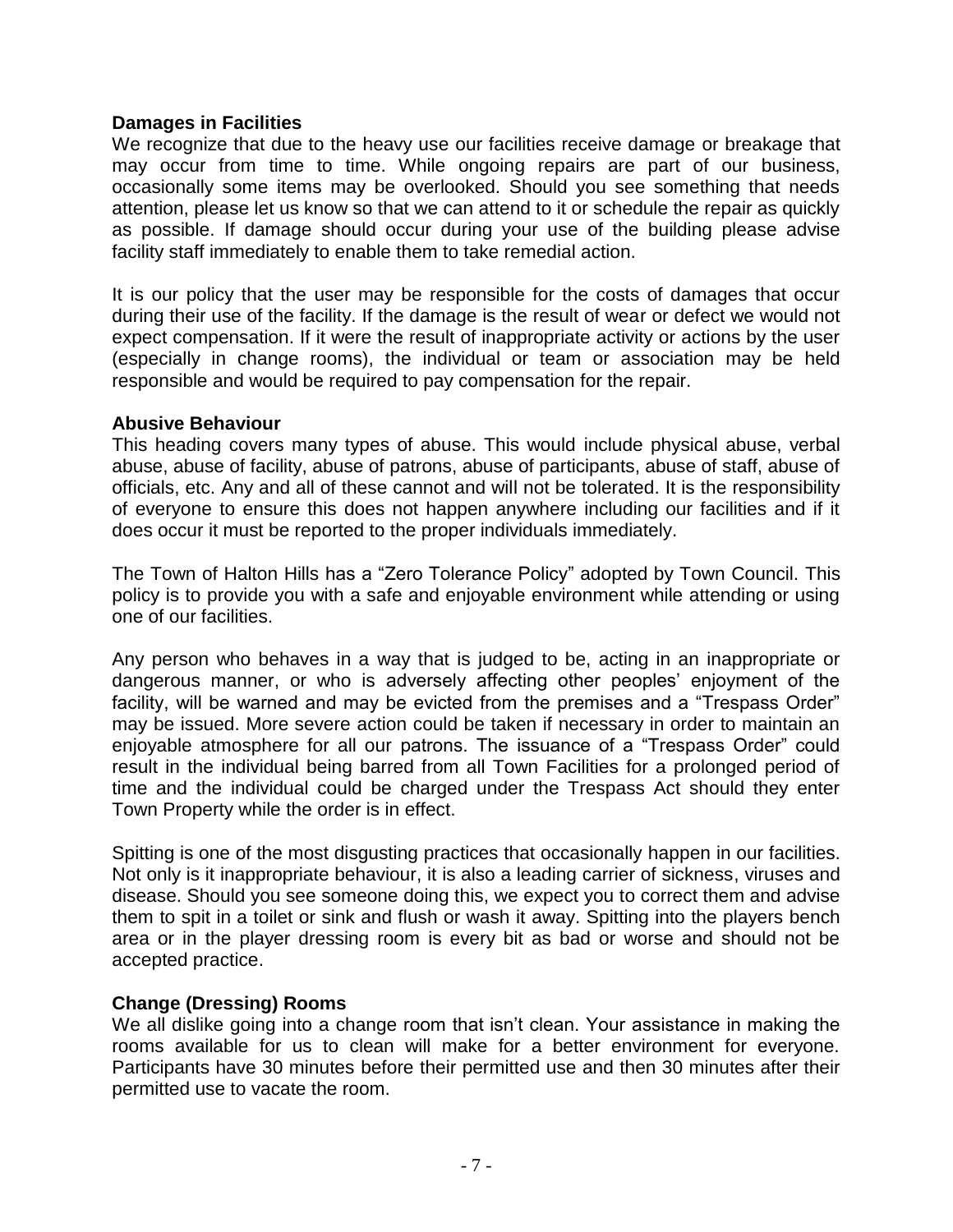While we do our best to get into the change rooms to clean and disinfect them after every use, there are times due to schedules and other activities in the building that this is impossible. If you can alert facility staff that the room needs cleaning, they will get to it as soon as possible. In many cases one team is leaving and the next team is moving right in and we don't get the opportunity to clean it. If you cannot wait for facility staff, we would be more than happy to get you a broom or mop to take care of the problem.

Generally the dressing rooms should be locked when you arrive at the Arena. The change room(s) you have been allocated is the one you use. Each facility has a change room assignment board located in the lobbies as you enter the building.

To access the change room, you may obtain a key from the Customer Service Representative (CSR) or the Facility Operator with the deposit of a set of car keys. The rooms will only be opened for the Coach or other adult team representative. If no coach or adult representative is present, the change room will not be unlocked until they arrive.

The change room should be inspected by an authorized team representative and Town staff upon your arrival for any problems or damages. Should there be any problem it should be reported to Facility Staff at this time. Please report any damages or problems you find immediately.

The coach or team representative who holds the key should be the last person to leave the change room. The reasons for this are;

a) Any articles left behind by members of your team, you can pick up and return to the owner at the next game or practice.

b) You can ensure that the change room is clean and that no damage has been done.

c) You can lock the room to ensure that nobody else gets in and does damage to it that you might be blamed and held accountable for.

d) You can report any problems or damages to facility staff.

Remember, as team official or coach you are responsible for the actions and behavior of your team members. Supervision is very important so please have a system in place (e.g. two person system).

#### **Rink Boards and Rink Glass**

The rink boards and glass is installed for two reasons. One is to protect the players and activity being played, and two, for spectator safety. The boards and glass are not installed for coaches to use as a marker board. If any coach or team official is found to be using any type of marker on the boards or glass they will be required to pay for the clean-up and may be issued discipline or suspension. Please provide your own portable marker board for on ice use.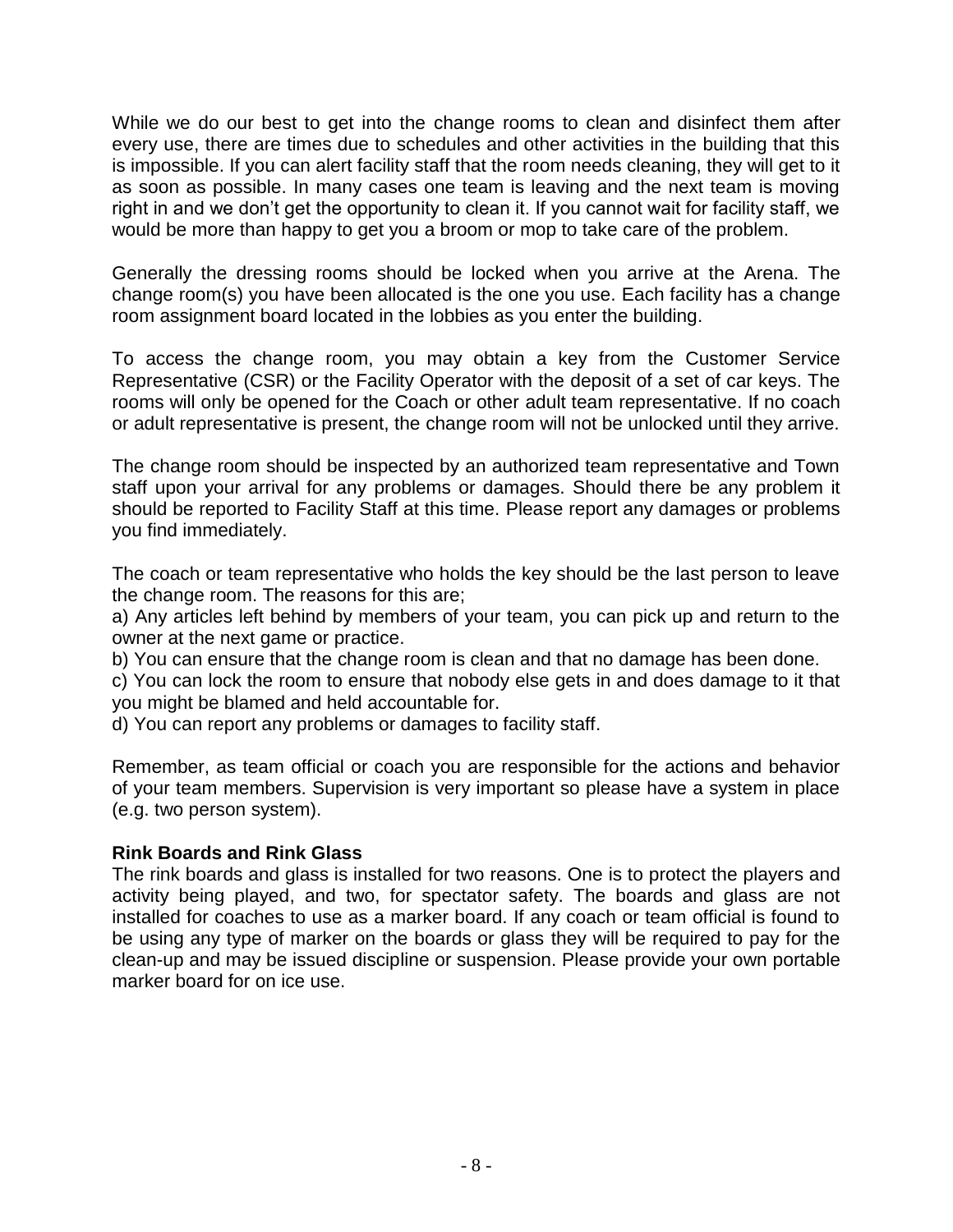#### **Pucks Placed On Ice Surface to Get Cold**

At no time should a team official (coach, manager, trainer, instructor or player) dump pucks on the ice surface to get cold while the ice resurfacer is flooding/resurfacing the ice. This is dangerous as a puck could slide and get caught in the ice resurfacer augers. When this happens, the operator must stop the flooding process immediately and take the ice resurfacer to the garage for repairs. This action will cause the program to be delayed or canceled and could force all programs to be cancelled for the remainder of the day. This could include cancellations on two ice surfaces. Please do not put pucks on the ice surface until the ice resurfacer machine is off the ice and all doors are closed.



#### **Ice Times**

Please be advised that every rental includes a "Flood Time" for the last 10 minutes of the rental. The Town of Halton Hills operates on a 50 minute hour. As Minor groups tend to schedule floods within their allotted block of ice times they must provide Town staff with a "Flood Schedule". NOTE: Your specific activity may require additional time for staff to repair or finish the ice. You will be notified of this requirement.

In order to keep our schedules on time we are initiating the following practice:

Two (2) minutes prior to your practice ending we will sound the buzzer. This is your cue to wrap up the practice, have that last quick skate and pick up pucks and other equipment from the ice by the time the ice resurfacer doors open. Delaying your exit from the ice will reduce others ice time later. Please be considerate of them. One day it will be you who suffers the shortened practice.

**NOTE: No players, team officials or coaches are allowed on the ice surface until the ice resurfacer is off the ice and the machine doors are closed. For the safety of all please keep the players gates closed and monitor your participants.**

**Team officials and coaches should not be dumping pucks on the ice while the ice resurface is resurfacing the ice. If a puck slides or rolls into the path of the ice resurfacer conditioner and gets caught in the auger, the ice resurfacer could be down for hours which means we will need to cancel the ice rentals for the remainder of the evening.**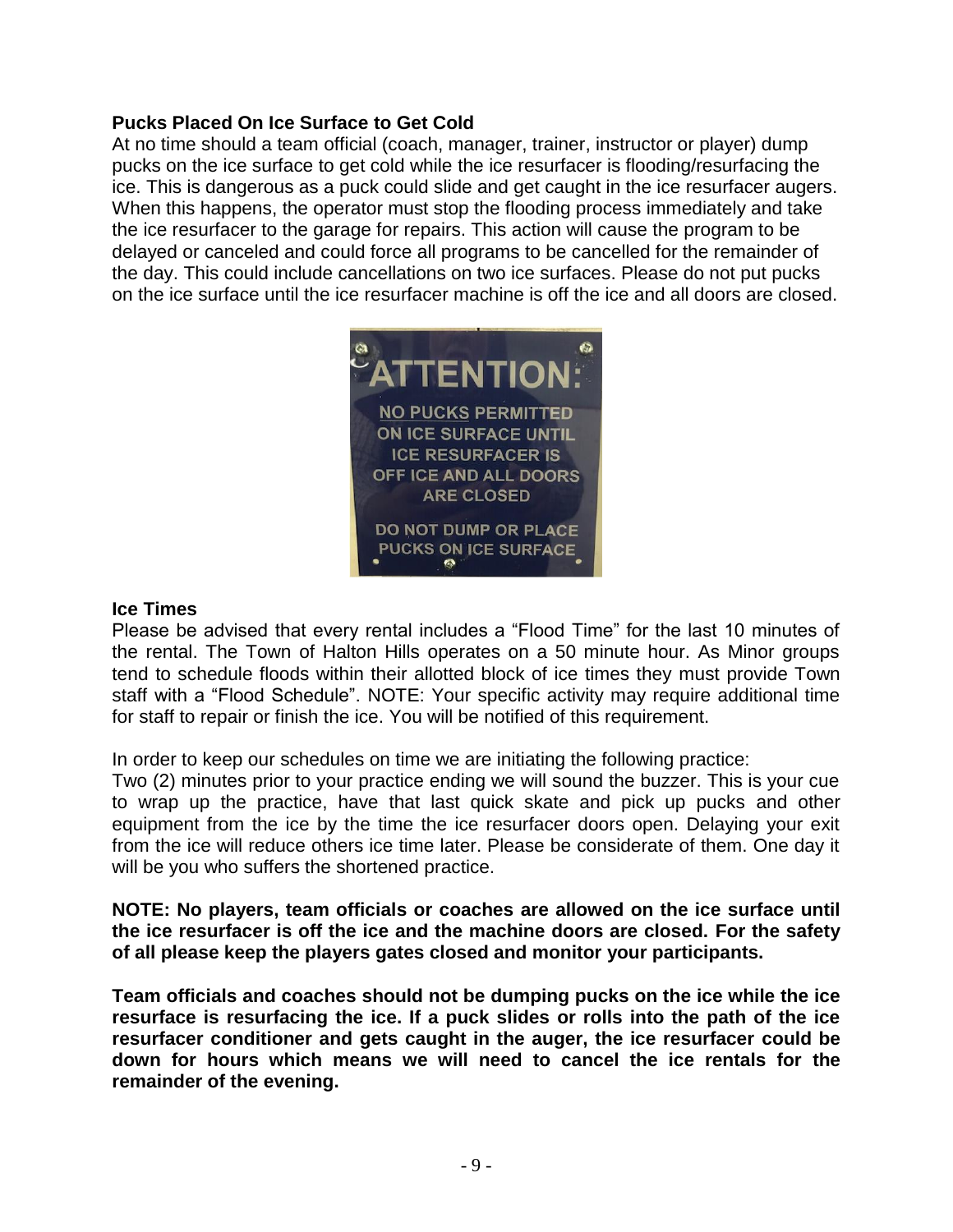Game times are dictated by the amount of ice time assigned to your team by your organization. You must play your game in the time allotted. The arena staff will make every effort to avoid having to curfew a game. We must however, be courteous and fulfill our commitment to our later contracted facility users that they will start on time. Should we observe a misuse of ice time, a game not starting on time, or continual unnecessary disruptions in the game, we will curfew it.

With the use of rink dividers for the younger age groups, it is the responsibility of the organizations and leagues to set the dividers up and remove them from the ice after use so Town staff can resurface the ice. The Town does not have the manpower to set up or remove the equipment for the ice users. This is your responsibility.

We also require members of your organization to move rink dividers and place them back to the proper location if resurfacing is required between various rentals that use the dividers. If we do not have this cooperation and assistance, the dividers will not be put on the ice or no floods/ice resurfacing will take place.

The Town of Halton Hills has adopted the game length procedure developed by the OMHA for all leagues and organizations playing at Town owned facilities. This includes all rental groups (HHMH, NHGHA, AHLH, Halton Hurricanes, and Raiders etc.)

The following is an excerpt from the OMHA rule book of which the Town of Halton Hills has adopted.

| <b>Ice Time</b> | Up | Warm 1 <sup>st</sup> Per. | <b>Rest</b> | $2nd$ Per. | <b>Rest</b> | $3rd$ Per. |
|-----------------|----|---------------------------|-------------|------------|-------------|------------|
| 50              | 5  | 10                        |             | 10         |             | 10         |
| 60              | 5  | 10                        |             | 10         |             | 15         |
| 1:15            | 5  | 10                        |             | 15         |             | 15         |
| 1:30            | 5  | 15                        |             | 15         | 10          | 15         |
| 1:45            | 5  | 15                        |             | 15         | 10          | 20         |
| 2:00            | 5  | 15                        |             | 20         | 10          | 20         |
| 2:15            | 5  | 20                        |             | 20         | 10          | 20         |
| 2:30            | 10 | 20                        |             | 20         | 10          |            |

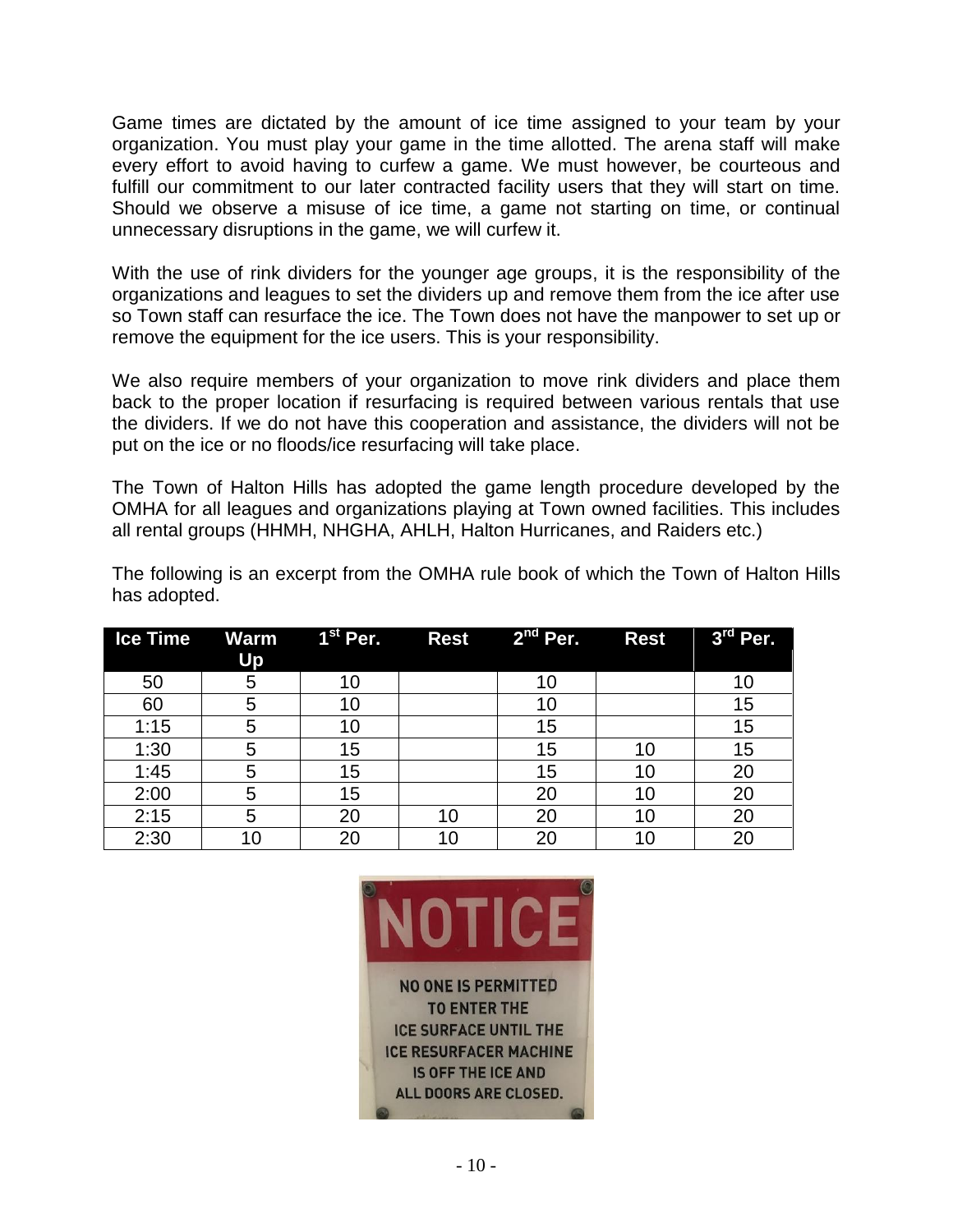#### **Rentals**

All team Facility Rentals should be made through your organization Contact Person. This allows for your association to be aware of your use and may entitle you to the Minor Rate for such rentals. You may, of course, book ice time on your own at any time.

Please be aware of who is covered on your group insurance policy to avoid any personal litigation. Non-Team members and officials may not be covered. Please see the insurance section below.

If you are planning a tournament, special event or wish to have a vendor present please consult with the Facility Supervisor. Some vendors such as food vendors may not be allowed. There may also be special requirements or fees that have to be addressed. To have a vendor present on a regular day of program operation, also, please consult with Facility Supervisor. Some facilities have requirements where vendors can be set up, i.e. lobby vs. dedicated room.

#### **Alcohol**

There is no alcohol allowed on Town of Halton Hills property or buildings unless an approved SOP (Special Occasion Permit) is received by the Town through the LCBO (Liquor Control Board of Ontario) and the appropriate rental fees have been paid. This includes change rooms, parking lot, etc. If an individual or team is found to have alcohol without the approved SOP permit, the individual or team/league will be issued financial penalties and/or their rental permit could be revoked. The Halton Regional Police will also be contacted and charges may be issued.

The Town of Halton Hills facilities are for public enjoyment and for recreational activities. They are also considered work sites. All regulations and rules must be followed. Drinking in the parking lot (tail gate party) while your child/youth is playing or practicing is not appropriate adult behavior.

#### **Insurance**

All groups or individuals using Town of Halton Hills Facilities must provide proof of insurance for an amount not less than \$2,000,000 naming the Town of Halton Hills as additional insured. To assist you, the Town has an agreement with insurance brokers to provide coverage to groups or individuals accessing facilities owned and controlled by the municipality who do not have coverage through a "parent body" or independent provider. Insurance request forms may be obtained on our web site at [www.haltonhills.ca.](http://www.haltonhills.ca/) All approved alcohol events with an SOP will require \$5,000,000 insurance coverage naming the Town of Halton Hills as additional insured.

#### **Music**

The Town supports and encourages fun in all activities. When it comes to music being played in our facilities and/or Town parks, people must show Respect. This would include the type of music being played and also the volume (how loud). Please keep volume to a level that is not heard throughout the building. We will not permit music to